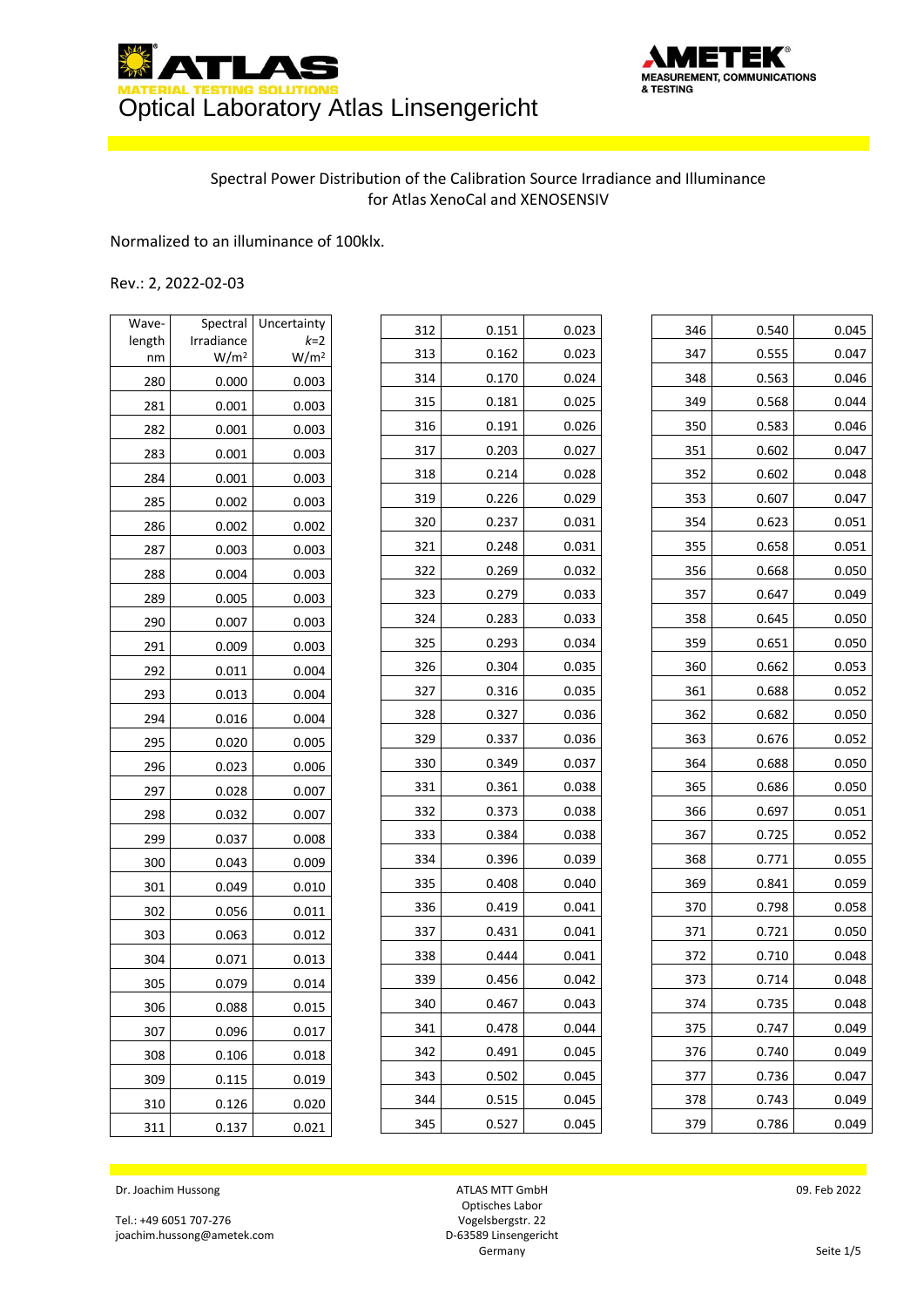



| 380 | 0.846 | 0.053 |
|-----|-------|-------|
| 381 | 0.838 | 0.054 |
| 382 | 0.808 | 0.050 |
| 383 | 0.803 | 0.049 |
| 384 | 0.776 | 0.046 |
| 385 | 0.770 | 0.046 |
| 386 | 0.774 | 0.046 |
| 387 | 0.775 | 0.044 |
| 388 | 0.789 | 0.044 |
| 389 | 0.816 | 0.045 |
| 390 | 0.848 | 0.049 |
| 391 | 0.839 | 0.048 |
| 392 | 0.842 | 0.048 |
| 393 | 0.858 | 0.054 |
| 394 | 0.934 | 0.061 |
| 395 | 1.233 | 0.071 |
| 396 | 1.204 | 0.075 |
| 397 | 1.325 | 0.078 |
| 398 | 1.046 | 0.067 |
| 399 | 0.922 | 0.050 |
| 400 | 0.891 | 0.045 |
| 401 | 0.899 | 0.052 |
| 402 | 0.899 | 0.049 |
| 403 | 0.903 | 0.047 |
| 404 | 0.912 | 0.046 |
| 405 | 0.921 | 0.049 |
| 406 | 0.930 | 0.046 |
| 407 | 0.993 | 0.051 |
| 408 | 1.151 | 0.061 |
| 409 | 1.020 | 0.052 |
| 410 | 0.987 | 0.051 |
| 411 | 1.132 | 0.057 |
| 412 | 1.157 | 0.056 |
| 413 | 1.032 | 0.050 |
| 414 | 1.002 | 0.047 |
| 415 | 0.992 | 0.047 |
| 416 | 0.996 | 0.050 |
| 417 | 1.004 | 0.044 |
| 418 | 1.026 | 0.046 |
| 419 | 1.194 | 0.060 |

| 420 | 1.205 | 0.058 |
|-----|-------|-------|
| 421 | 1.074 | 0.048 |
| 422 | 1.030 | 0.046 |
| 423 | 1.044 | 0.045 |
| 424 | 1.065 | 0.045 |
| 425 | 1.050 | 0.044 |
| 426 | 1.044 | 0.041 |
| 427 | 1.045 | 0.042 |
| 428 | 1.048 | 0.040 |
| 429 | 1.049 | 0.043 |
| 430 | 1.048 | 0.041 |
| 431 | 1.051 | 0.041 |
| 432 | 1.053 | 0.039 |
| 433 | 1.058 | 0.040 |
| 434 | 1.067 | 0.046 |
| 435 | 1.076 | 0.040 |
| 436 | 1.098 | 0.039 |
| 437 | 1.140 | 0.041 |
| 438 | 1.226 | 0.046 |
| 439 | 1.190 | 0.043 |
| 440 | 1.101 | 0.041 |
| 441 | 1.129 | 0.041 |
| 442 | 1.132 | 0.042 |
| 443 | 1.104 | 0.038 |
| 444 | 1.097 | 0.038 |
| 445 | 1.097 | 0.039 |
| 446 | 1.093 | 0.039 |
| 447 | 1.091 | 0.036 |
| 448 | 1.100 | 0.036 |
| 449 | 1.237 | 0.082 |
| 450 | 1.821 | 0.102 |
| 451 | 1.403 | 0.079 |
| 452 | 1.426 | 0.055 |
| 453 | 1.438 | 0.057 |
| 454 | 1.189 | 0.038 |
| 455 | 1.178 | 0.037 |
| 456 | 1.252 | 0.044 |
| 457 | 1.426 | 0.044 |
| 458 | 1.492 | 0.041 |
| 459 | 1.332 | 0.044 |

| 460 | 1.213 | 0.045 |
|-----|-------|-------|
| 461 | 1.409 | 0.123 |
| 462 | 2.776 | 0.178 |
| 463 | 2.743 | 0.217 |
| 464 | 1.380 | 0.090 |
| 465 | 1.249 | 0.075 |
| 466 | 1.836 | 0.363 |
| 467 | 5.113 | 0.484 |
| 468 | 3.130 | 0.346 |
| 469 | 1.729 | 0.093 |
| 470 | 1.841 | 0.077 |
| 471 | 1.330 | 0.052 |
| 472 | 1.301 | 0.078 |
| 473 | 2.114 | 0.113 |
| 474 | 2.044 | 0.124 |
| 475 | 1.317 | 0.046 |
| 476 | 1.269 | 0.031 |
| 477 | 1.265 | 0.032 |
| 478 | 1.274 | 0.031 |
| 479 | 1.356 | 0.048 |
| 480 | 1.821 | 0.116 |
| 481 | 2.239 | 0.125 |
| 482 | 1.616 | 0.116 |
| 483 | 2.048 | 0.074 |
| 484 | 1.900 | 0.052 |
| 485 | 1.620 | 0.056 |
| 486 | 1.311 | 0.032 |
| 487 | 1.290 | 0.027 |
| 488 | 1.311 | 0.028 |
| 489 | 1.331 | 0.028 |
| 490 | 1.321 | 0.047 |
| 491 | 1.715 | 0.123 |
| 492 | 2.488 | 0.111 |
| 493 | 1.825 | 0.095 |
| 494 | 1.355 | 0.032 |
| 495 | 1.321 | 0.021 |
| 496 | 1.318 | 0.022 |
| 497 | 1.320 | 0.023 |
| 498 | 1.327 | 0.024 |
| 499 | 1.330 | 0.023 |
|     |       |       |

Dr. Joachim Hussong

Tel.: +49 6051 707-276 joachim.hussong@ametek.com

ATLAS MTT GmbH Optisches Labor Vogelsbergstr. 22 D-63589 Linsengericht **Germany**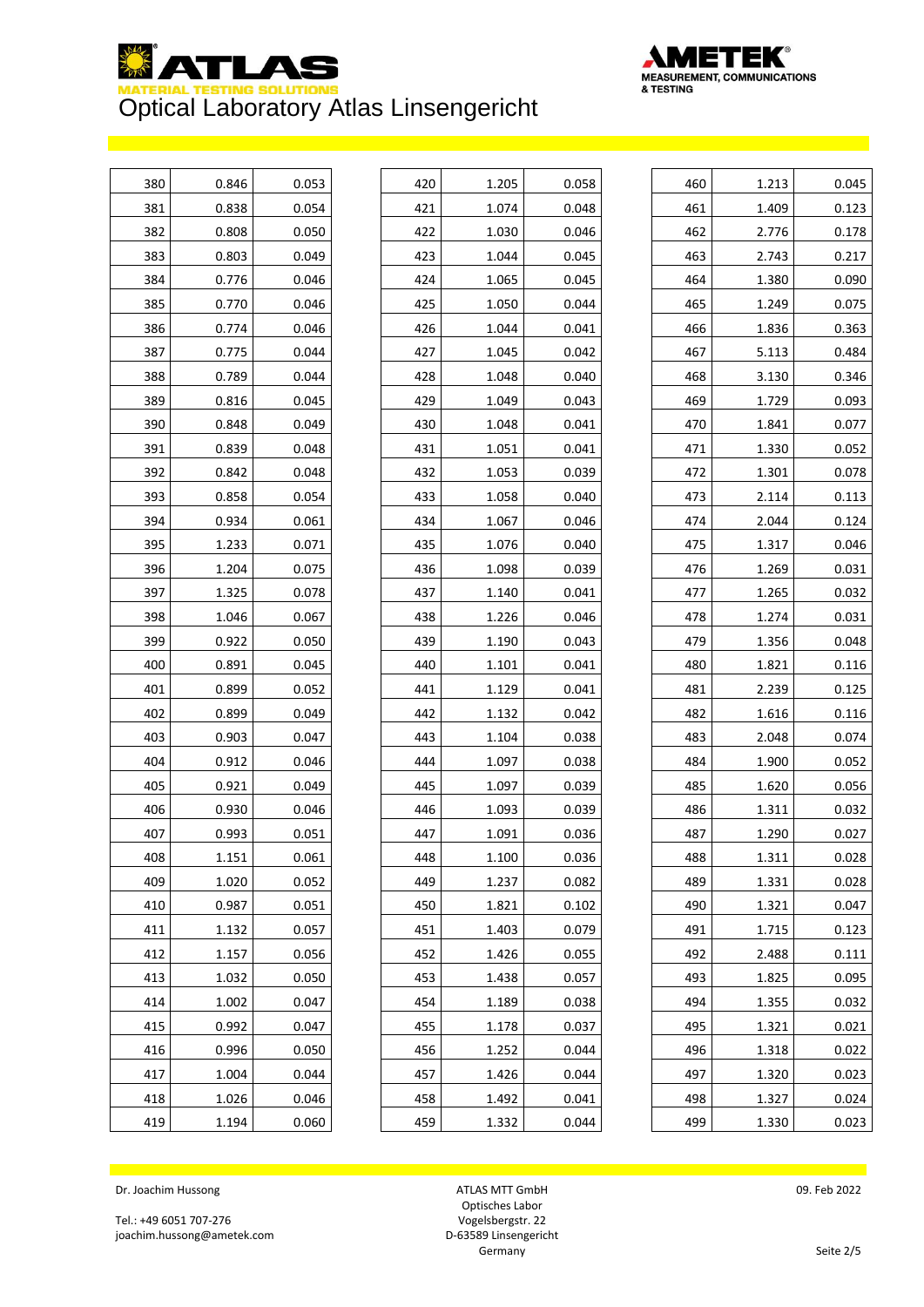



| 500 | 1.331 | 0.024 |
|-----|-------|-------|
| 501 | 1.336 | 0.024 |
| 502 | 1.392 | 0.030 |
| 503 | 1.466 | 0.030 |
| 504 | 1.368 | 0.026 |
| 505 | 1.342 | 0.022 |
| 506 | 1.341 | 0.021 |
| 507 | 1.341 | 0.019 |
| 508 | 1.342 | 0.020 |
| 509 | 1.344 | 0.019 |
| 510 | 1.344 | 0.019 |
| 511 | 1.348 | 0.018 |
| 512 | 1.361 | 0.020 |
| 513 | 1.384 | 0.020 |
| 514 | 1.370 | 0.019 |
| 515 | 1.378 | 0.018 |
| 516 | 1.404 | 0.017 |
| 517 | 1.413 | 0.016 |
| 518 | 1.391 | 0.016 |
| 519 | 1.373 | 0.014 |
| 520 | 1.355 | 0.014 |
| 521 | 1.345 | 0.014 |
| 522 | 1.344 | 0.014 |
| 523 | 1.352 | 0.013 |
| 524 | 1.359 | 0.013 |
| 525 | 1.360 | 0.012 |
| 526 | 1.354 | 0.014 |
| 527 | 1.346 | 0.012 |
| 528 | 1.347 | 0.015 |
| 529 | 1.352 | 0.018 |
| 530 | 1.337 | 0.014 |
| 531 | 1.328 | 0.014 |
| 532 | 1.314 | 0.010 |
| 533 | 1.312 | 0.012 |
| 534 | 1.328 | 0.011 |
| 535 | 1.348 | 0.012 |
| 536 | 1.403 | 0.016 |
| 537 | 1.409 | 0.013 |
| 538 | 1.378 | 0.015 |
| 539 | 1.454 | 0.016 |

| 540 | 1.484 | 0.020 |
|-----|-------|-------|
| 541 | 1.391 | 0.012 |
| 542 | 1.363 | 0.013 |
| 543 | 1.358 | 0.010 |
| 544 | 1.376 | 0.011 |
| 545 | 1.370 | 0.010 |
| 546 | 1.357 | 0.009 |
| 547 | 1.343 | 0.008 |
| 548 | 1.330 | 0.009 |
| 549 | 1.328 | 0.009 |
| 550 | 1.295 | 0.010 |
| 551 | 1.268 | 0.009 |
| 552 | 1.263 | 0.010 |
| 553 | 1.280 | 0.011 |
| 554 | 1.342 | 0.016 |
| 555 | 1.480 | 0.021 |
| 556 | 1.572 | 0.016 |
| 557 | 1.582 | 0.024 |
| 558 | 1.508 | 0.015 |
| 559 | 1.413 | 0.013 |
| 560 | 1.361 | 0.010 |
| 561 | 1.376 | 0.009 |
| 562 | 1.399 | 0.016 |
| 563 | 1.318 | 0.013 |
| 564 | 1.258 | 0.011 |
| 565 | 1.245 | 0.011 |
| 566 | 1.237 | 0.011 |
| 567 | 1.239 | 0.013 |
| 568 | 1.288 | 0.015 |
| 569 | 1.412 | 0.020 |
| 570 | 1.527 | 0.017 |
| 571 | 1.567 | 0.018 |
| 572 | 1.599 | 0.030 |
| 573 | 1.439 | 0.021 |
| 574 | 1.324 | 0.015 |
| 575 | 1.255 | 0.019 |
| 576 | 1.196 | 0.019 |
| 577 | 1.162 | 0.017 |
| 578 | 1.159 | 0.017 |
| 579 | 1.177 | 0.018 |

| 580 | 1.236 | 0.022 |
|-----|-------|-------|
| 581 | 1.412 | 0.044 |
| 582 | 1.916 | 0.068 |
| 583 | 2.006 | 0.083 |
| 584 | 1.475 | 0.040 |
| 585 | 1.302 | 0.026 |
| 586 | 1.313 | 0.028 |
| 587 | 1.572 | 0.035 |
| 588 | 1.684 | 0.024 |
| 589 | 1.738 | 0.024 |
| 590 | 1.718 | 0.044 |
| 591 | 1.458 | 0.036 |
| 592 | 1.608 | 0.045 |
| 593 | 1.994 | 0.053 |
| 594 | 1.794 | 0.063 |
| 595 | 1.367 | 0.035 |
| 596 | 1.251 | 0.020 |
| 597 | 1.236 | 0.015 |
| 598 | 1.222 | 0.019 |
| 599 | 1.203 | 0.016 |
| 600 | 1.231 | 0.016 |
| 601 | 1.190 | 0.020 |
| 602 | 1.107 | 0.019 |
| 603 | 1.062 | 0.019 |
| 604 | 1.042 | 0.019 |
| 605 | 1.026 | 0.019 |
| 606 | 0.999 | 0.018 |
| 607 | 0.983 | 0.022 |
| 608 | 0.984 | 0.020 |
| 609 | 1.022 | 0.019 |
| 610 | 1.111 | 0.024 |
| 611 | 1.321 | 0.033 |
| 612 | 1.318 | 0.041 |
| 613 | 1.137 | 0.027 |
| 614 | 1.099 | 0.026 |
| 615 | 1.195 | 0.030 |
| 616 | 1.466 | 0.036 |
| 617 | 1.790 | 0.079 |
| 618 | 2.689 | 0.124 |
| 619 | 2.312 | 0.115 |

Dr. Joachim Hussong

Tel.: +49 6051 707-276 joachim.hussong@ametek.com

ATLAS MTT GmbH Optisches Labor Vogelsbergstr. 22 D-63589 Linsengericht **Germany**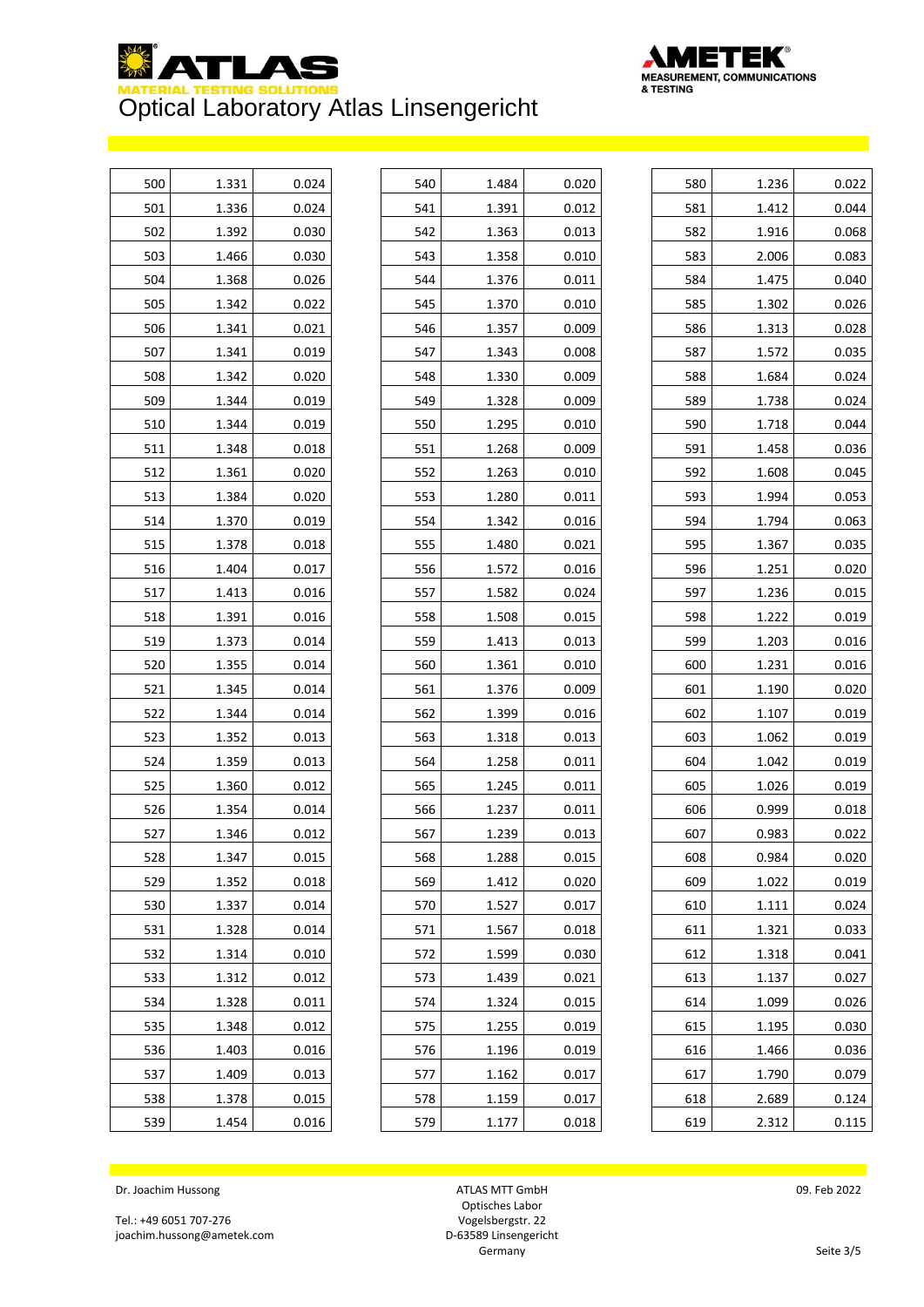



| 620 | 1.822 | 0.048 |
|-----|-------|-------|
| 621 | 1.423 | 0.060 |
| 622 | 1.160 | 0.033 |
| 623 | 1.080 | 0.028 |
| 624 | 1.006 | 0.026 |
| 625 | 1.000 | 0.025 |
| 626 | 1.155 | 0.028 |
| 627 | 1.139 | 0.033 |
| 628 | 1.100 | 0.026 |
| 629 | 1.258 | 0.028 |
| 630 | 1.337 | 0.042 |
| 631 | 1.893 | 0.118 |
| 632 | 2.440 | 0.156 |
| 633 | 1.488 | 0.101 |
| 634 | 1.018 | 0.050 |
| 635 | 0.893 | 0.029 |
| 636 | 0.854 | 0.024 |
| 637 | 0.828 | 0.025 |
| 638 | 0.815 | 0.027 |
| 639 | 0.768 | 0.026 |
| 640 | 0.736 | 0.026 |
| 641 | 0.751 | 0.024 |
| 642 | 0.799 | 0.022 |
| 643 | 0.831 | 0.024 |
| 644 | 0.790 | 0.025 |
| 645 | 0.748 | 0.028 |
| 646 | 0.928 | 0.081 |
| 647 | 1.615 | 0.090 |
| 648 | 1.336 | 0.071 |
| 649 | 1.333 | 0.047 |
| 650 | 1.441 | 0.056 |
| 651 | 1.238 | 0.057 |
| 652 | 1.057 | 0.036 |
| 653 | 1.018 | 0.030 |
| 654 | 1.006 | 0.034 |
| 655 | 0.888 | 0.031 |
| 656 | 0.796 | 0.026 |
| 657 | 0.747 | 0.025 |
| 658 | 0.742 | 0.032 |
| 659 | 1.019 | 0.055 |

| 660 | 1.159 | 0.070 |
|-----|-------|-------|
| 661 | 0.782 | 0.043 |
| 662 | 0.686 | 0.028 |
| 663 | 0.794 | 0.024 |
| 664 | 0.704 | 0.032 |
| 665 | 0.605 | 0.039 |
| 666 | 0.915 | 0.081 |
| 667 | 1.345 | 0.100 |
| 668 | 0.838 | 0.060 |
| 669 | 0.606 | 0.029 |
| 670 | 0.534 | 0.022 |
| 671 | 0.546 | 0.027 |
| 672 | 0.729 | 0.061 |
| 673 | 1.138 | 0.073 |
| 674 | 0.763 | 0.059 |
| 675 | 0.513 | 0.028 |
| 676 | 0.505 | 0.021 |
| 677 | 0.556 | 0.017 |
| 678 | 0.595 | 0.020 |
| 679 | 0.551 | 0.022 |
| 680 | 0.496 | 0.021 |
| 681 | 0.521 | 0.032 |
| 682 | 0.814 | 0.068 |
| 683 | 1.167 | 0.076 |
| 684 | 0.985 | 0.050 |
| 685 | 1.211 | 0.037 |
| 686 | 1.278 | 0.061 |
| 687 | 1.730 | 0.133 |
| 688 | 2.887 | 0.215 |
| 689 | 1.969 | 0.218 |
| 690 | 0.857 | 0.097 |
| 691 | 0.730 | 0.052 |
| 692 | 0.761 | 0.023 |
| 693 | 0.748 | 0.028 |
| 694 | 0.637 | 0.030 |
| 695 | 0.500 | 0.026 |
| 696 | 0.432 | 0.028 |
| 697 | 0.622 | 0.044 |
| 698 | 0.808 | 0.068 |
| 699 | 0.460 | 0.038 |

| 700 | 0.347 | 0.024 |
|-----|-------|-------|
| 701 | 0.353 | 0.016 |
| 702 | 0.385 | 0.019 |
| 703 | 0.341 | 0.016 |
| 704 | 0.368 | 0.014 |
| 705 | 0.404 | 0.019 |
| 706 | 0.347 | 0.018 |
| 707 | 0.322 | 0.015 |
| 708 | 0.324 | 0.017 |
| 709 | 0.341 | 0.021 |
| 710 | 0.449 | 0.067 |
| 711 | 1.411 | 0.253 |
| 712 | 2.964 | 0.336 |
| 713 | 1.267 | 0.199 |
| 714 | 0.470 | 0.085 |
| 715 | 0.343 | 0.046 |
| 716 | 0.344 | 0.021 |
| 717 | 0.357 | 0.017 |
| 718 | 0.325 | 0.018 |
| 719 | 0.300 | 0.015 |
| 720 | 0.306 | 0.016 |
| 721 | 0.323 | 0.014 |
| 722 | 0.364 | 0.015 |
| 723 | 0.400 | 0.015 |
| 724 | 0.487 | 0.019 |
| 725 | 0.612 | 0.027 |
| 726 | 0.844 | 0.040 |
| 727 | 0.862 | 0.034 |
| 728 | 1.116 | 0.072 |
| 729 | 1.091 | 0.111 |
| 730 | 0.482 | 0.060 |
| 731 | 0.594 | 0.064 |
| 732 | 0.926 | 0.067 |
| 733 | 0.641 | 0.039 |
| 734 | 0.559 | 0.047 |
| 735 | 0.384 | 0.025 |
| 736 | 0.421 | 0.022 |
| 737 | 0.342 | 0.036 |
| 738 | 0.545 | 0.084 |
| 739 | 1.360 | 0.105 |
|     |       |       |

Dr. Joachim Hussong

Tel.: +49 6051 707-276 joachim.hussong@ametek.com

ATLAS MTT GmbH Optisches Labor Vogelsbergstr. 22 D-63589 Linsengericht **Germany**